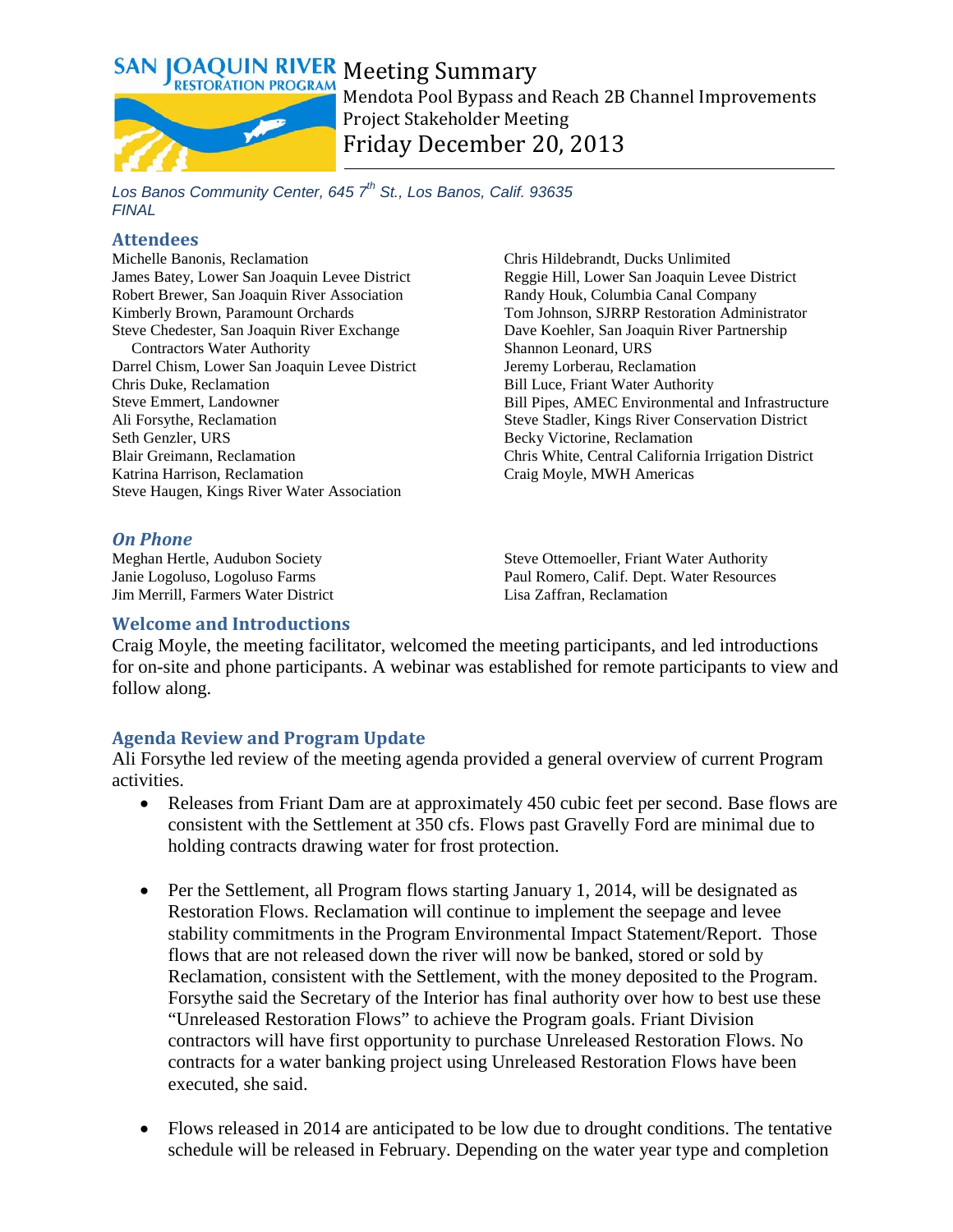

of seepage projects in Reach 4A, the Program may seek to release flows sufficient to discharge up to 300 cfs past Sack Dam. If this occurs, flows will ramp up slowly to allow the groundwater to stabilize.

- Trap and haul efforts this year at Hills Ferry Barrier has resulted in the capture of more than 350 adult fish. Most fish were released at Camp Pashayan at Highway 99. Some of the fish were captured in agricultural drains due, in part, to beaver damage of fyke nets.
- The National Marine Fisheries Service (NMFS) is looking to complete the  $10(i)$  and  $4(d)$ rule package by the end of the year for the release of spring run Chinook salmon to the San Joaquin River. NMFS will also need to complete a  $10(a)(1)(A)$  permit for the collection of spring-run. The California Department of Fish and Wildlife would then need to issue documents to concur with the NMFS actions. The fish, sourced from the Feather River, would be released as far down into the river system as possible to allow escape to the ocean and allow imprinting on the San Joaquin River. If the rule package and permits are not in place by the end of March to allow the release, the fish will be released into the Feather River.

A participant expressed concern that as no Phase 1 projects have been completed, there is a risk of returning adult salmon being drawn into irrigation intakes. Forsythe responded that survival of returning salmon are a fraction of the total release. The spring permit will cover approximately 55,000 fish. Of this about 20 could return to the San Joaquin River in 2016 or 2017 between the months of March through June. As such, the Program plans to continue trap and haul efforts in spring 2016 and 2017 and collect fish that avoid fyke nets and wander into irrigation drains.

A participant asked if Reclamation will release the fish and flows due to the dire water supply conditions. Forsythe said Reclamation's Solicitor said the Settlement does not provide the Secretary of the Interior discretion to not release flows.

- Seepage projects are moving forward and Reclamation is working with CCID to complete some priority projects to allow flows past Sack Dam in 2014.
- The Mendota Pool Bypass and Reach 2B EIS/R is slated for release in August 2014. Based on meetings with landowners, stakeholders, Third Parties and other interested parties, Reclamation may include a preferred alternative in the Public Draft EIS/R. Forsythe said the document would be available for a 90 day public comment period. The Program would then start land acquisition processes in early 2015 and release the Final EIS/R and Record of Decision in late 2015. Acquisitions would be finalized once the Record of Decision is approved. Construction is estimated to start in early 2017, she said.

# **Reach 2B Geologic Investigation Update**

Katrina Harrison provided an overview of the number of cone penetration tests (CPT) and standard penetration tests (SPT) completed to date by site led Lisa Zaffran. The geologic investigations have thus far focused on the Fresno County side of the river. The team will start surveys on the Madera County side in 2014. Borings into the river bed from a barge are planned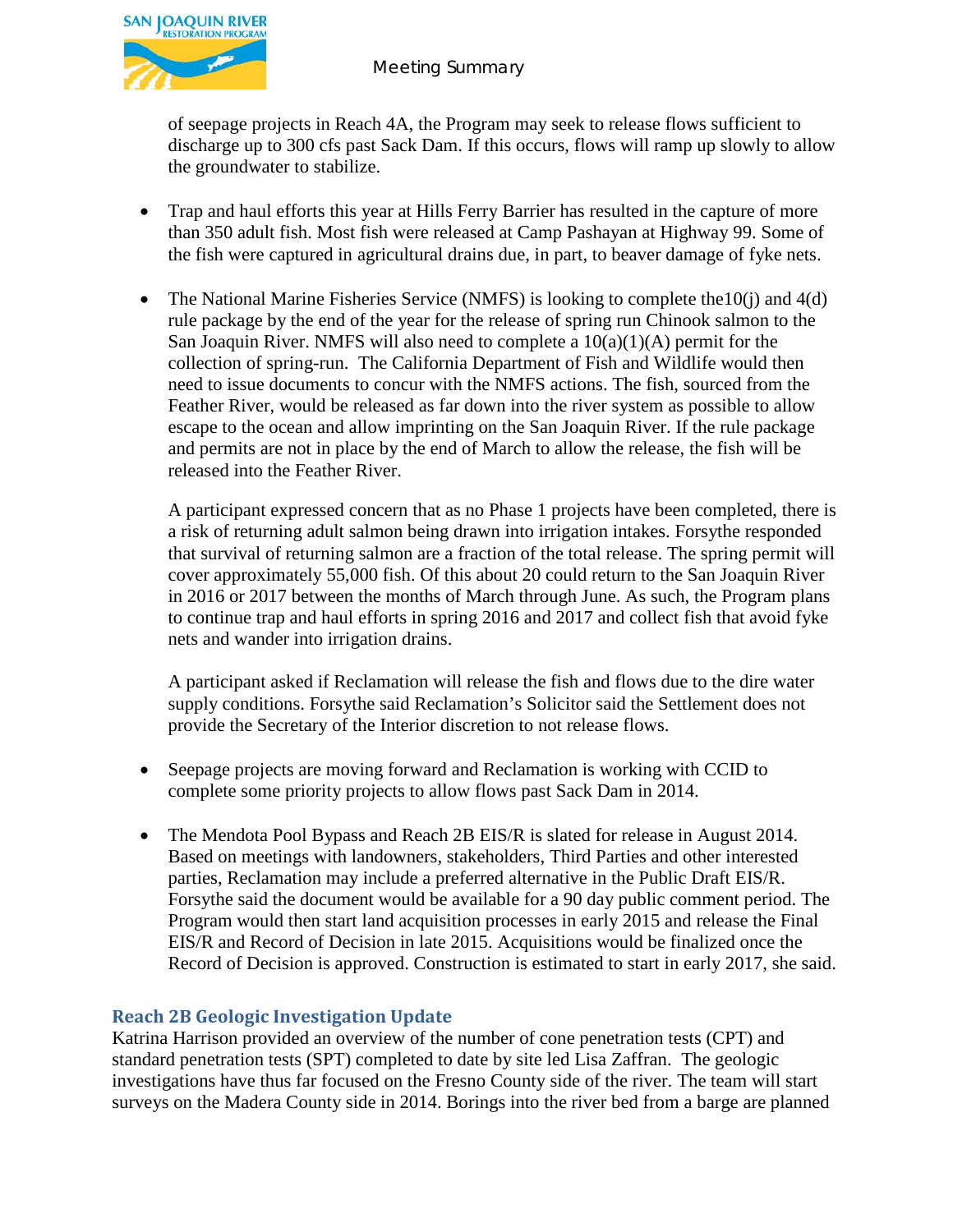

for this summer. Final survey results will be provided to landowners at least 15 days before a public document is released. The Program will also provide drill logs to landowners once available and on request.

## **Reach 2B Operations Overview**

Chris Duke provided an overview of the current major control features in Reach 2B including the Chowchilla Bifurcation Structure, Mendota Dam, canal structures, pipelines, wells and intake structures. He also reviewed major constraints including water quality, availability of inflows and delivery demands. The overview was informed through various field meetings with area irrigation district managers. The presentation is part of an initial kick off for the Program's design team. Participants provided Duke the following updates:

- Outside Canal design flow is now 700 cfs.
- Unusual flood events can be up to 6,000 cfs in Fresno Slough.
- Firebaugh Canal capacity is 300 cfs

# **Mendota Pool Operations Overview**

Jeremey Lorbreau led an overview of the Mendota Pool Operations including inflows, outflows, and capacities. The information provided to participants was drawn from published data and will need confirmation by local operators and maintenance agencies. He said Mendota Pool has a small operational window of about a half a foot in order to meet canal delivery requirements and the terms of the Exchange Contract. This narrow operating threshold is due to the effects of longterm subsidence to Mendota Dam. A participant said the Division of Dam Safety has set Mendota Dam's maximum height at approximately 14.5 feet. This operational window continues to narrow as Mendota Dam continues to be affected by subsidence. Mendota Pool demands are collected by the San Joaquin River Exchange Contractors Water Authority and provided to the San Luis and Delta-Mendota Water Authority, which reports these demands to Reclamation.

Lorbreau then provided a review of Project Description Alternatives No. 3.5 and 3.6. Each of these alternatives is associated with the Compact Bypass alternative currently under evaluation by the Program. Fresno Slough Dam alternatives are also being evaluated, but were not presented during the meeting. The presentation for Alternatives No.  $3.5^1$  $3.5^1$  and  $3.6^2$  $3.6^2$  focused on potential new features (e.g. new bifurcation structures, dikes and canals); effects on existing structures/channels (e.g. Chowchilla Bifurcation Structure, Mendota Dam, and Fresno Slough); and other control features (e.g. Big and Little Bertha pumps, Mowery intake, City of Mendota wells and Columbia Canal intake). Discussions on certain features included:

• South Canal - Sized at 2,500 cfs to slightly exceed the maximum delivery called for in the Exchange Contract. Program is working out flood operations of the canal. The installation of a bifurcation structure to deliver water via a canal would provide operational flexibility to deliver Exchange Contractor water if Mendota Dam is rendered obsolete due to subsidence. A participant felt an upstream bifurcation structure would not be necessary if the dikes and other features at the compact bypass control structure were sized appropriately.

 $\overline{a}$ 

<span id="page-2-0"></span><sup>1</sup> See document: 20131213\_SJRRP\_2B\_ALTS35s\_PLOTS.pdf

<span id="page-2-1"></span><sup>2</sup> See document: 20131213\_SJRRP\_2B\_ALTS36s\_PLOTS.pdf